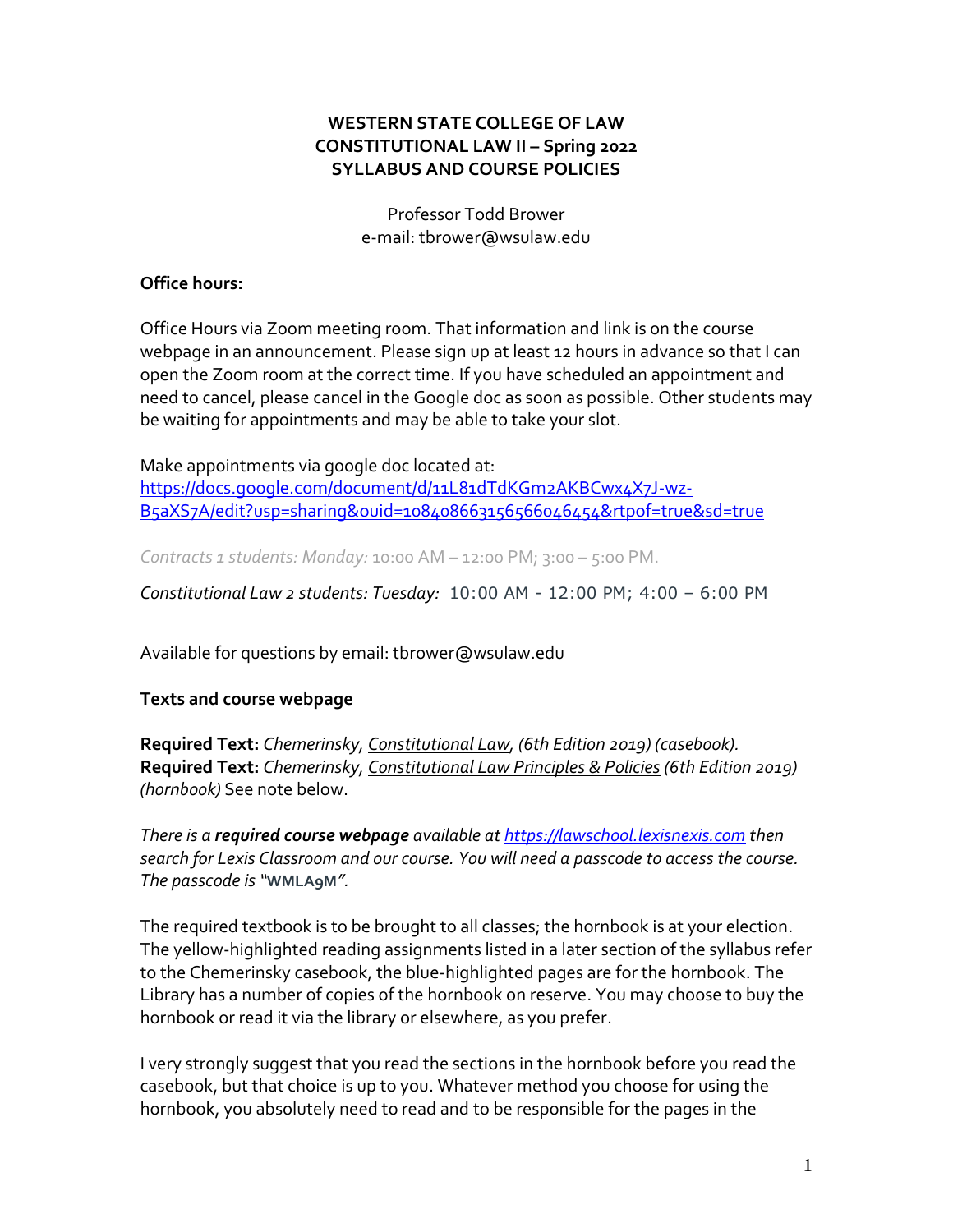hornbook as well as the casebook. It is very important to do all the reading, as not all materials will be discussed in class. You are required to read, watch, and do all required assignments before class, in addition to the casebook reading. Additional assignments and handouts may be assigned at the professor's election.

You are also responsible for checking the course webpage and doing assignments online in the time allotted. Online assignments have deadlines for completion. Once assignment and submission deadlines have passed, you will not be able to submit or access those materials.

Preparation and work for class is normally expected to be at least two hours of out of class work for every hour we spend in class. This includes not only the required reading, but also the assignments, quizzes, and material found on the course webpage.

# **Important information for this class**

This class is structured differently from most other law school classes in several respects; it calls on you, the student, to be responsible for different things, for different parts of your learning, and for different activities both in class and outside. You are to work through and write short and long answers (as instructed in each assignment online) to those problems before class. This is how you will learn to apply the cases and materials to act like a lawyer and solve concrete Constitutional law problems and issues.

Because this class is entirely online for at least part of the semester, you are responsible for making your best efforts to learn the material from the website, any supplements you find useful, and materials posted online. Therefore, I have assigned not only cases from the Chemerinsky casebook, but also sections from his hornbook that explain the area (see description above and page assignments below). I also may have videos or other outside materials in the course webpage that are required and will explain basic concepts and legal doctrine. All of that material is your responsibility to have completed before coming to class, so that in-class time will be spent on working on things that need to be done in real time, like doing problems and deciding how to spot issues, using cases like a constitutional lawyer would and making appropriate arguments and solutions to concrete problems.

The cases and your detailed knowledge of them are crucial to this enterprise and to your success in this course. However, cases are tools to be used to solve problems and make arguments; they are not ends or outputs themselves. Accordingly, much of your work and learning will take place out of the classroom with materials created by experts, so we can use our in-class time together to focus on things on which you may need a teacher to work with you.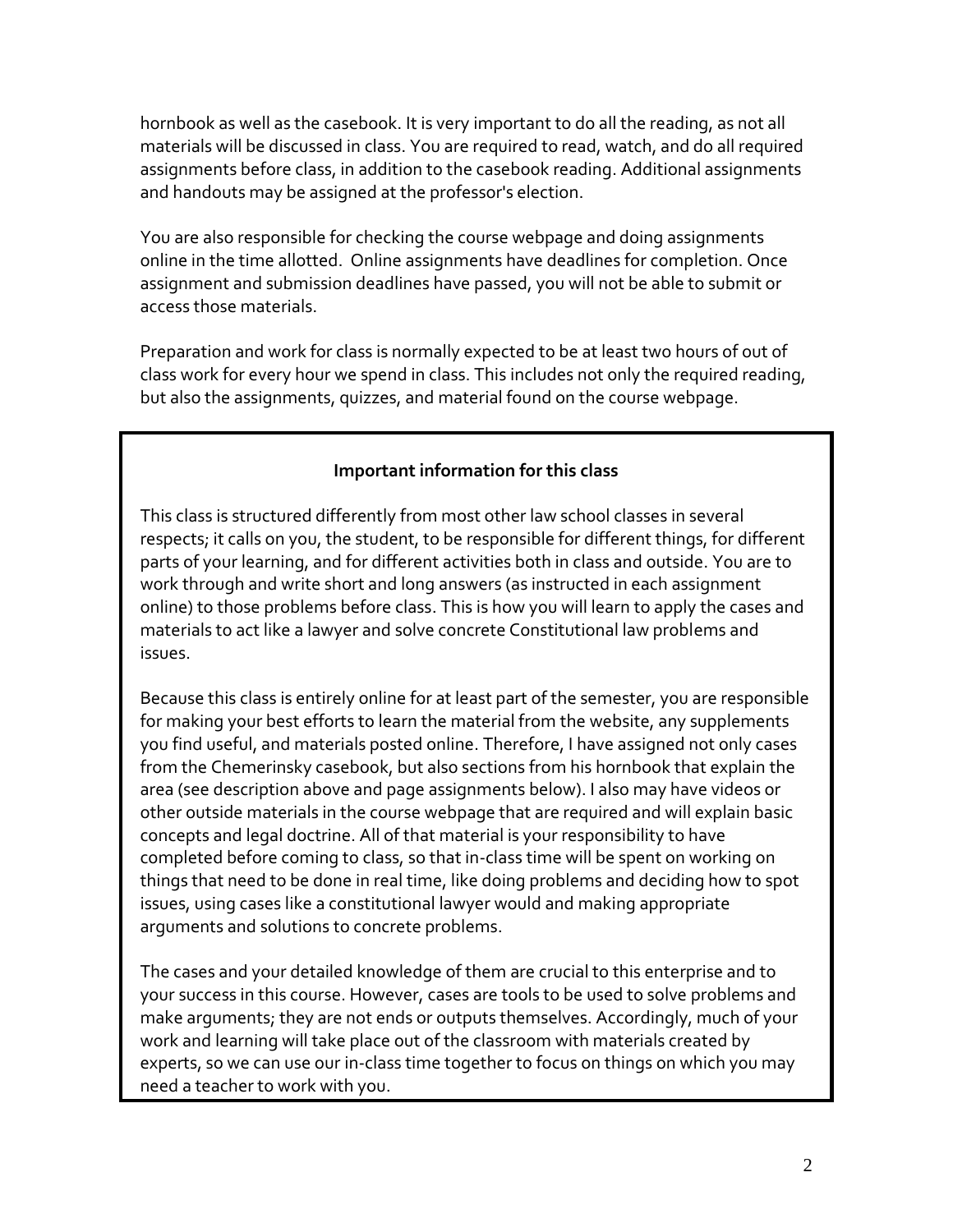## **Course Coverage and Objectives**

The purpose of the course is to explore the nature and extent of individual liberties within the federal constitutional structure. We will cover such topics as Fundamental liberties under the Due Process and Equal Protection provisions of the constitution. We will also consider the First Amendment protections of Freedom of Speech and Religion.

### **Examinations and Grading**

Each student will receive a numeric grade for the course. Course grades will be based on the final examination and on successful completion of other exercises and class participation throughout the semester.

There are several graded and ungraded assignments, comprehension checks/quizzes and a final exam in this course. They are described below.

**Course Webpage:** There is a required course webpage. To access it, go to [https://lawschool.lexisnexis.com](https://lawschool.lexisnexis.com/) then search for Lexis Classroom and our course. You will need a passcode to access the course. *The passcode is "***WMLA9M***". You will need to sign up for the course webpage and access the course webpage to have access to all assignments and information.* 

The dates of supplemental lectures and assignments, if any, will be determined throughout the semester. They will be announced on the course webpage.

**Comprehension Checks/Quizzes:** Part of the graded assignments are required comprehension checks/assignments/quizzes that will be available online. You must complete/access these assignments in the time allotted.

**Final Exam**: The three-hour final examination will count 85% of the course grade. The final exam may consist of a multiple-choice section and an essay section. Format and further details will be available on the course webpage as they are decided.

**Class Participation**: In-class participation is part of the overall course grade along with the non-class time components of the class, e.g., the Comprehension Checks/Quizzes, In-class Chat, participation in the Discussion group on the webpage, etc. The sum total of all components will be worth 15% of the final grade.

Copies of my previous examinations will be available on the course webpage. Students are encouraged to take practice examinations. I will be happy to review practice examinations in my office during office hours.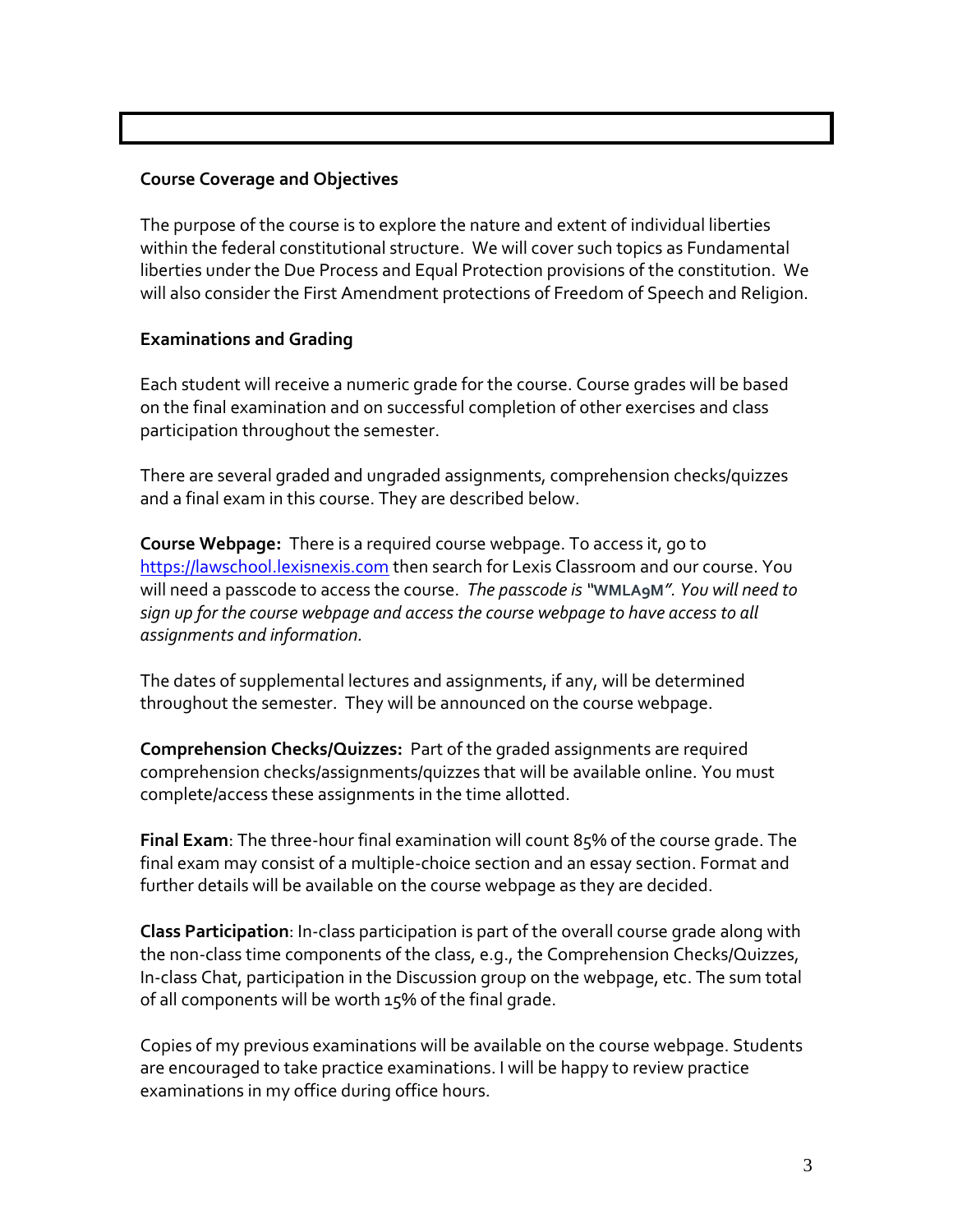# **Office Hours**

I will be available for office hours by appointment via Zoom room at the times listed at the beginning of this syllabus. Please make appointments via the instructions there and do not contact me to schedule appointments. If you have scheduled an appointment and need to cancel, please cancel in the Google doc as soon as possible. Other students may be waiting for appointments and may be able to take your slot.

## **Participation: Attendance**

Classes begin promptly at the scheduled time. Please be in the room and ready for the start of class. Students who arrive late disrupt the learning process for others and for me.

Attendance and participation are required for all classes. There are no excused or unexcused absences. **In accordance with the WSCL student handbook, if you miss more than two (2) weekly classes or four (4) biweekly classes you will be academically dismissed from the course.** Additionally, if you arrive late or depart early without permission, you may be marked absent for the entire session.

# **Participation: Expectations**

Legal Education is a cooperative venture. My commitment to you is to be as prepared as possible for every class session, to have read and thought about the material in advance of the class, and to participate fully in the classroom. I expect no less of you than I do of myself. I do not expect you to know the answer to every question; I do expect that you will use your best efforts.

Because this class is an advanced class, a significant share of the participation burden is on you, the student. We will use the course website, casebook, PowerPoint, online tools, and other materials in class, and you need access to them all as we discuss them. While I will strongly participate in helping your learning, the bulk of that responsibility is yours. Success in Constitutional Law will not come from being a passive absorber of knowledge, but only from active engagement with the material, cases and problems.

### **Disability Services Statement:**

Western State College of Law provides accommodations to qualified students with disabilities. The Disabilities Services Office assists qualified students with disabilities in acquiring reasonable and appropriate accommodations and in supporting equal access to services, programs, and activities at Western State College of Law.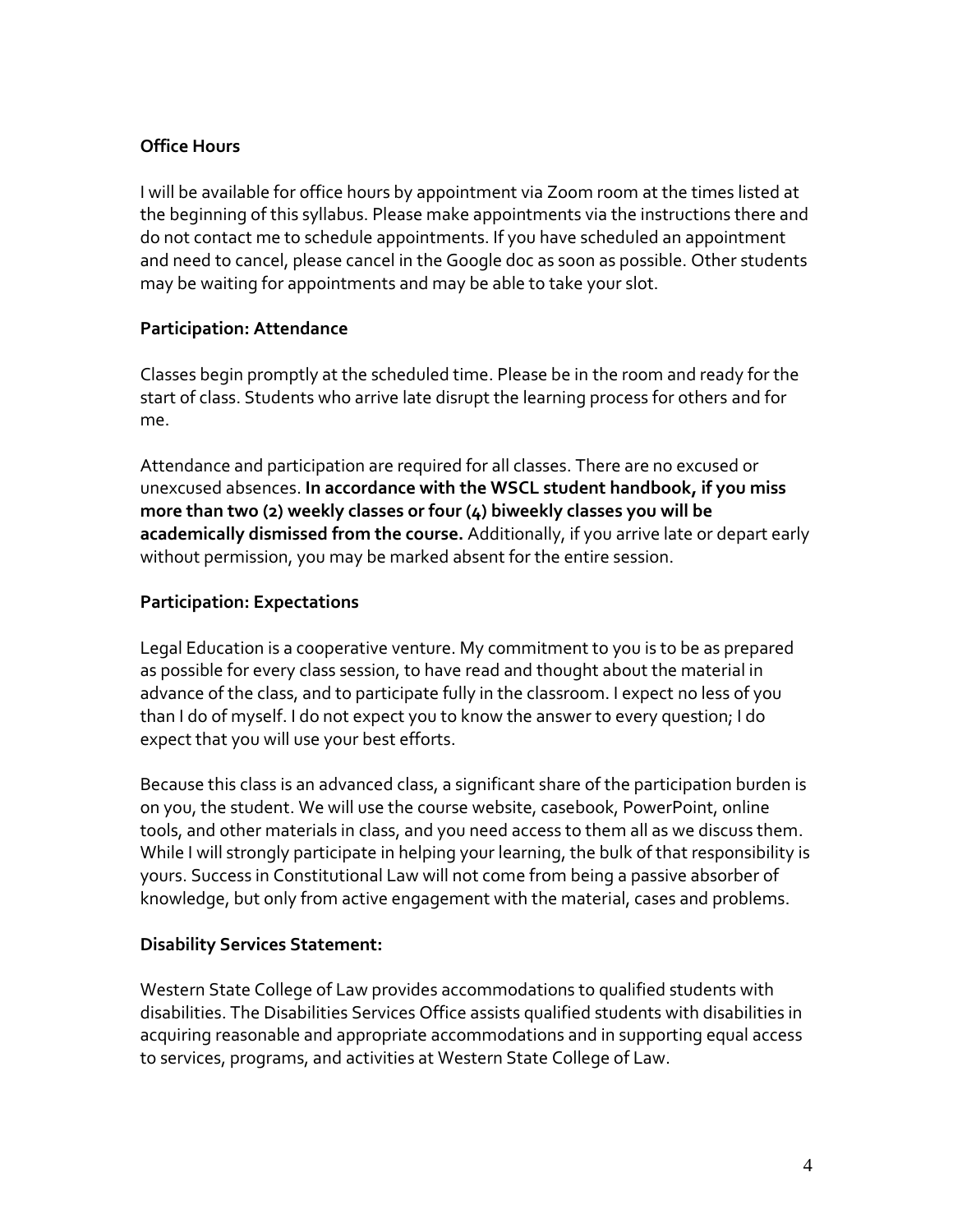To seek reasonable accommodations, a student must contact Senior Assistant Dean Donna Espinoza, Student Services Director and Disabilities Services Coordinator, whose office is in the Students Services Suite. Dean Espinoza's phone number and email address are: (714) 459-1117[; despinoza@wsulaw.edu.](mailto:despinoza@wsulaw.edu) When seeking accommodations, a student should notify Dean Espinoza of her or his specific limitations and, if known, her or his specific requested accommodations. Students who seek accommodations will be asked to supply medical documentation of the need for accommodation. Classroom accommodations are not retroactive, but are effective only upon the student sharing approved accommodations with the instructor or professor. Therefore, students are encouraged to request accommodations as early as feasible with Dean Espinoza to allow for time to gather necessary documentation. If you have a concern or complaint in this regard, please notify Dean Espinoza; or please notify Dean Allen Easley a[t aeasley@wsulaw.edu](mailto:aeasley@wsulaw.edu) or (714) 459-1168. Complaints will be handled in accordance with the College of Law's "Policy against Discrimination and Harassment."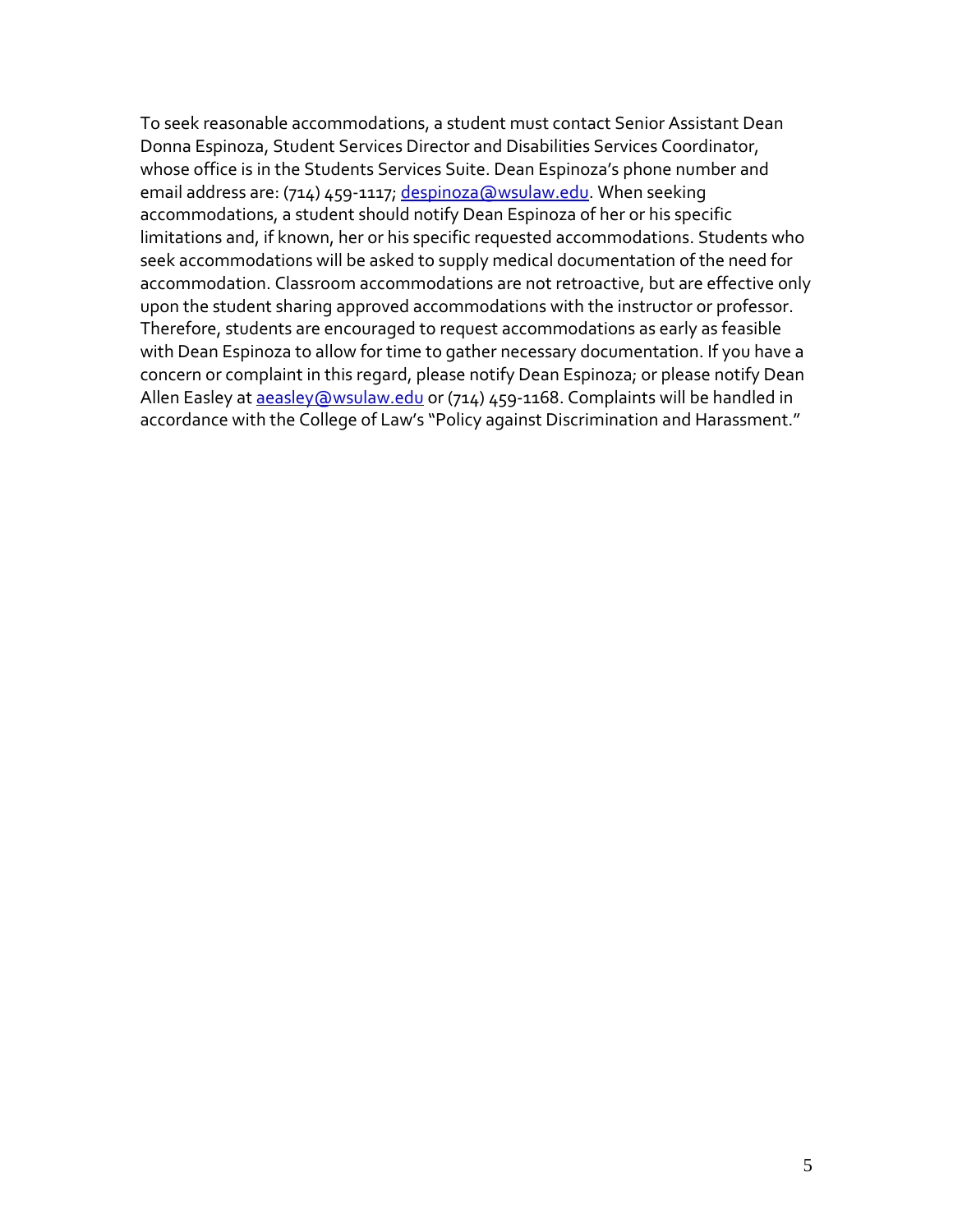# **Reading Assignments and Class Preparation Assignments: TOPIC and PAGES**

All pages are for the text and hornbook. Pages in parentheses are recommended, not required. Please read the entire block of material before the first class in that block. The casebook's materials are arranged in rough chronological order; we will not necessarily be discussing cases in that way. Therefore, it is important to have done all the reading so you can participate fully.

*There may also be mandatory comprehension checks or writing exercises about the cases in the assignment that we will discuss for each week.* Before class starts on Tuesday of each week, you must upload your answers to those questions online in the designated area of the course webpage when the assignment requires it. Your participation grade for this class is based in part on your answers.

| <b>TOPIC</b>                     | <b>PAGES</b>                                 |
|----------------------------------|----------------------------------------------|
|                                  | All pages in yellow are for the main text.   |
|                                  | Students should also read the                |
|                                  | corresponding pages (in blue) in the         |
|                                  | hornbook, and any supplemental material, if  |
|                                  | assigned.                                    |
|                                  | Pages in parentheses are recommended,        |
|                                  | not required)                                |
| Fundamental Liberties: privacy,  | Casebook: 903-908, 950-961, 942-945,         |
| sexual autonomy, reproductive    | 1030-1042, 909-911, 915-929, 1015-1028,      |
| and medical autonomy, other      | (1028-1030), (961-970), 970-987, 1003-       |
| liberties                        | 1004, 1006-1011,                             |
|                                  | Hornbook: 591-593, 855-924                   |
| Freedom of Speech: Introduction, | 1177-1179, (1179-1184), 1184-1187, 1194-     |
| basic principles and preliminary | 1202, 1210-1215, Government subsidized or    |
| issues                           | own speech: 1215-1229. Compelled speech:     |
|                                  | 1270-1272. Vagueness/Overbreadth: 1229-      |
|                                  | 1237, Prior restraint: 1237-1249, 1257-1266. |
|                                  | 1001-1076                                    |
| Content-based restrictions       | 1308-1309, (1310-1328), 1328-1332, 1341-     |
|                                  | 1355, 1365, 1368-1372, 1376-1404, 1411-      |
|                                  | 1426, 1434-1440, 1442-1445. 1076-1079,       |
|                                  | 1087-1091, 1093-1102, 1108-1114, 1116-       |
|                                  | 1138, 1186-1197, 1201-1205                   |
| Symbolic communication           | 1481-1491.1159-1165                          |
| Content-neutral restrictions &   | 1531-1540, 1554-1559, 1570-1575. 1228-       |
| Location                         | 1256                                         |
| Other issues in speech           | Schools: 1582-1597. 1261-1266 Other:         |
|                                  | (1605-1609, 1611-1620), 1625-1635. 1226-     |
|                                  | 1268, 1269-1270, 1272-1276                   |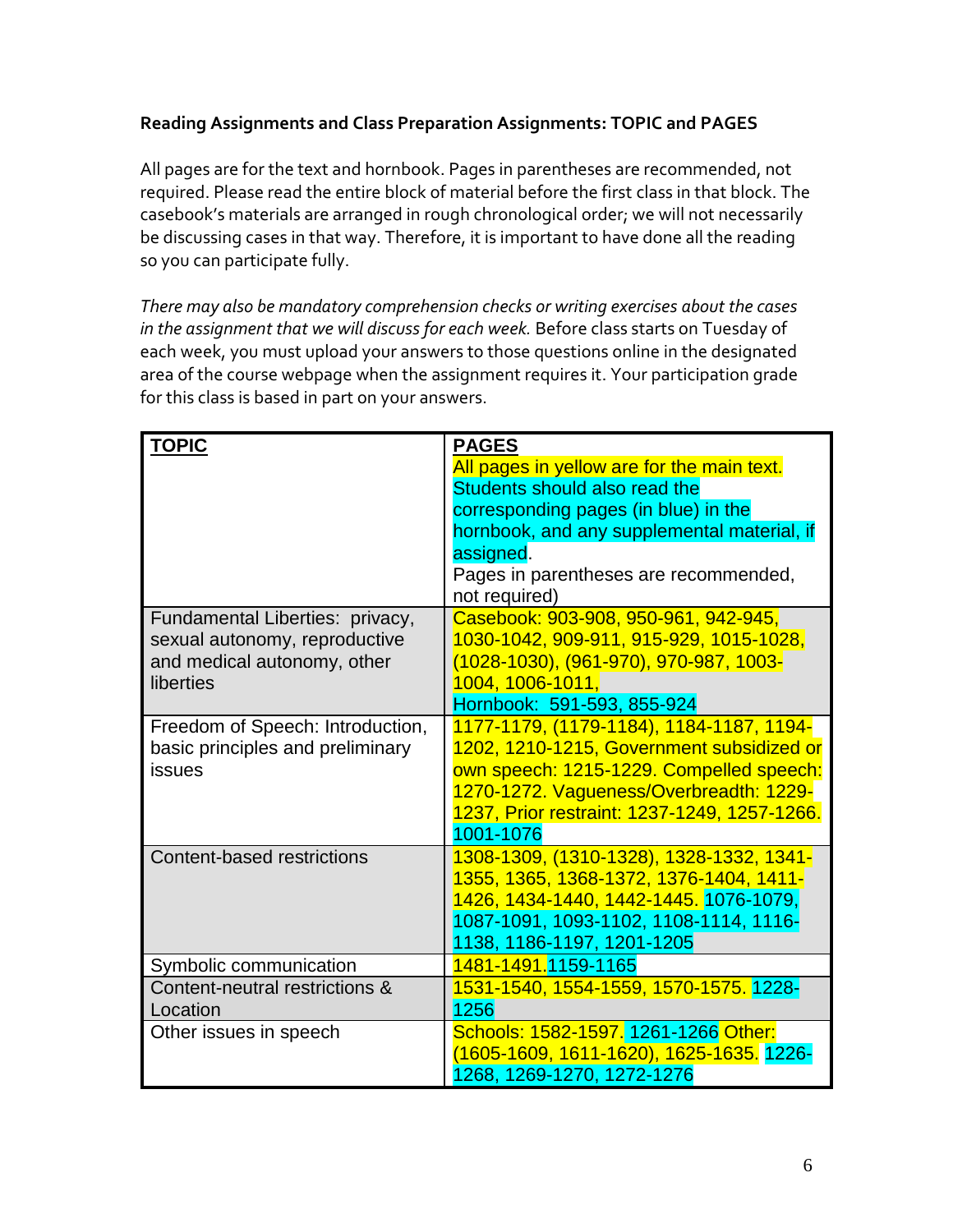| Freedom of religion: introduction<br>and preliminary issues | 1665-1667, (1667-1667), 1668-1675. 1294-<br>1304                                   |
|-------------------------------------------------------------|------------------------------------------------------------------------------------|
| <b>Free Exercise</b>                                        | 1675-1690, (1690-1699), 1700, 1703-1714.<br>1362-1365, (1366-1367), 1368-1383      |
| Establishment                                               | (1717-1722), 1723-1762, 1772-1790 (1304-<br>1311), 1312-1328, 1329-1342, 1344-1345 |
|                                                             | <b>Cumulative from beginning of semester</b>                                       |
| <b>MIDTERMS (if given):</b>                                 | to that point in the course.                                                       |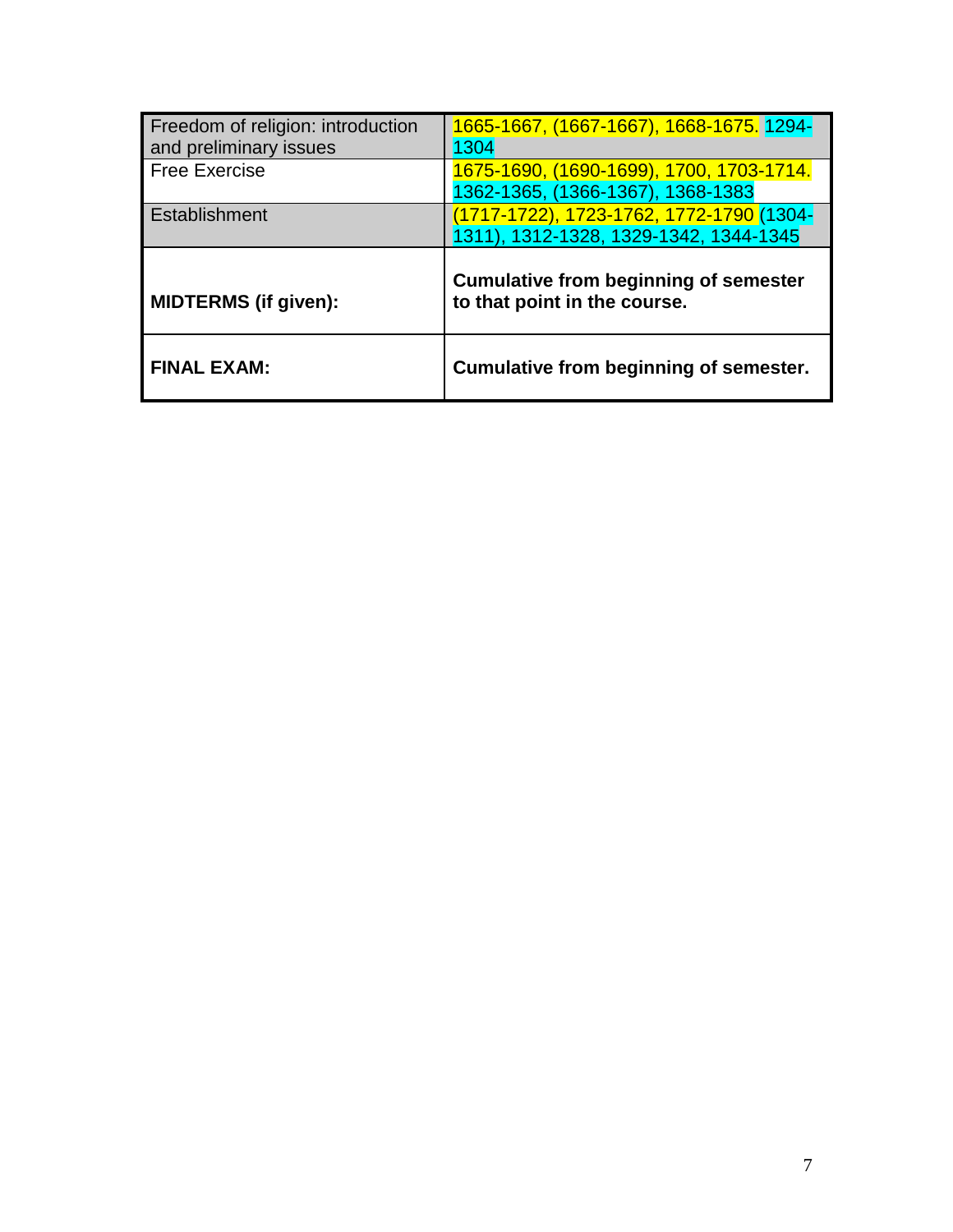#### **The following are explicit goals and objectives for this course:**

#### **Doctrinal Knowledge**

Students will demonstrate knowledge of the substantive law of Constitutional Law 2, including freedom of speech and religion under the 1st and 14th Amendments, , and the  $14^{th}$  and  $5^{th}$  Amendment Equal Protection and Due Process doctrines and principles.

### **Legal Analysis**

Students will demonstrate the ability to identify the factual and legal issues implicated by a fact pattern and to appropriately use cases (including identifying the salient features of an appropriate precedent case, identifying legally significant similarities or differences between the precedent case and a fact pattern and explaining why those are legally significant) and rules (including the ability to connect legally significant facts in a fact pattern to the rule) to predict how a court would decide the issue. Students will also demonstrate the ability to identify and evaluate the public policies of a precedent case or rule, and be able to evaluate how public policy can impact the application of a rule to the legal issue.

## **Advocacy of Legal Argument**

Students will demonstrate the ability, in both oral and written formats, to evaluate the legal, economic and social strengths and weaknesses of a case and use case and statutory authority as well as public policy to persuade others. Making policy-based arguments includes the ability to identify and evaluate the public policies of a precedent case or rule and their implications, and be able to assert such appropriate arguments to support a particular application or distinction of a precedent case to a legal controversy or a particular resolution of the application of a rule to the legal controversy.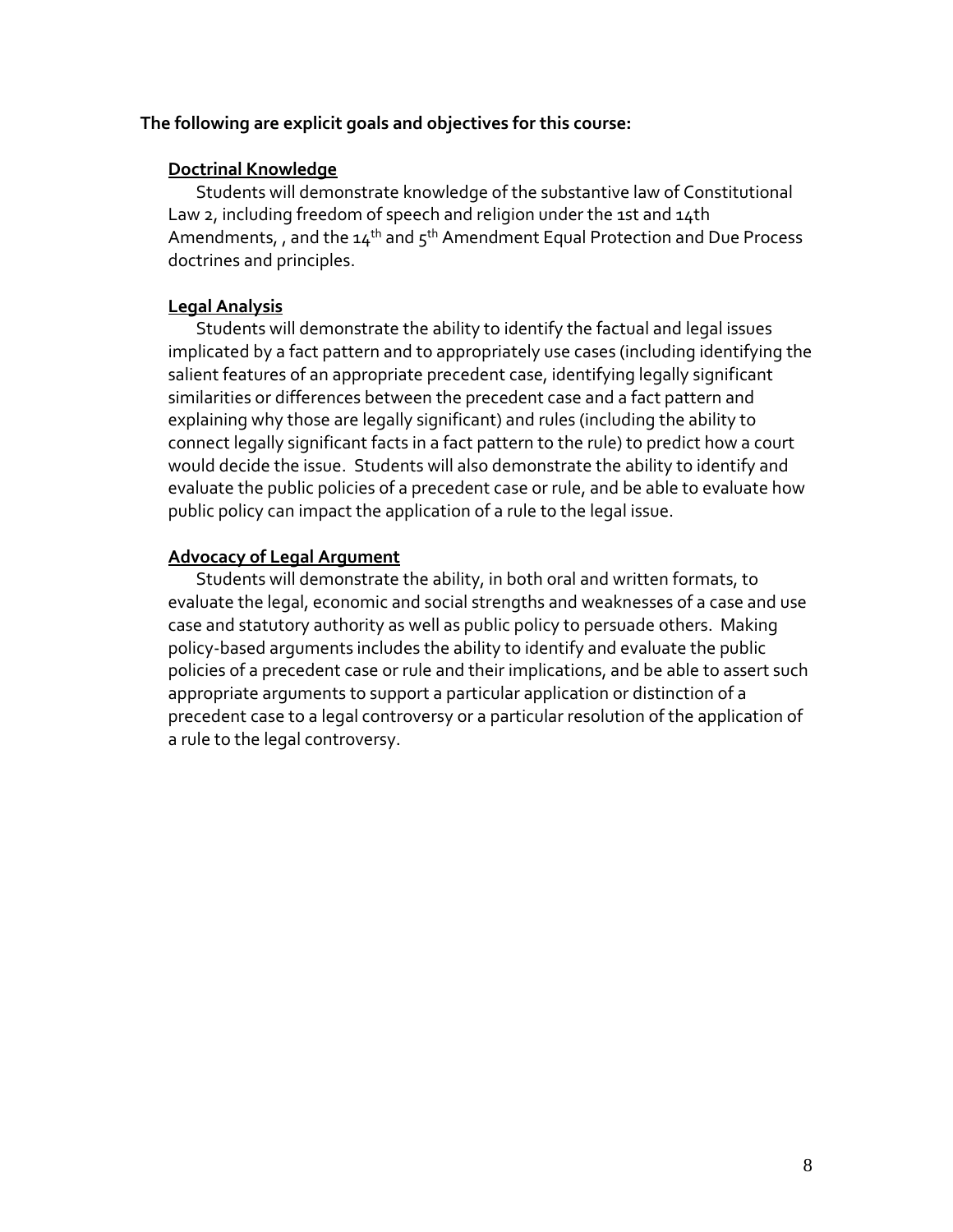#### **Western State College of Law – Programmatic Learning Outcomes**

**Western State College of Law's curriculum is designed so that every student achieves a level of competency prior to graduation in each of the eight Programmatic Learning Outcomes listed below:**

#### **Doctrinal Knowledge**

Students will demonstrate knowledge of substantive and procedural law in the core curriculum subjects, including Contracts, Criminal Law, Criminal Procedure, Torts, Real Property, Business Association, Evidence, Civil Procedures, Constitutional Law, Estates, Community Property, Remedies, and Professional Responsibility.

#### **Practice Skills**

Students will demonstrate the development of other law practice skills. Each student's chosen outcomes within this category will be varied based on the student's particular interests, coursework and work experiences. They may include, but are not limited to, the following topics: oral presentation and advocacy; interviewing; counseling; client service and business development; negotiations, mediation, arbitration, or other alternate dispute resolution methods; advanced legal research and writing (excluding purely academic papers and the first four units earned in introductory firstyear legal research and writing class); applied legal writing such as drafting contracts, pleadings, other legal instruments; law practice management or the use of technology in law practice; cultural competency; collaboration or project management; financial analysis, such as accounting, budgeting project management, and valuation; cost benefit analysis in administrative agencies; use of technology, data analyses, or predictive coding; business strategy and behavior; pre-trial preparation, fact investigation, such as discovery, e-discovery, motion practice, assessing evidence, or utilizing experts; trial practice; professional civility and applied ethics; a law clinic that includes a classroom component; or a legal externship that includes a classroom component.

### **Legal Analysis**

Students will demonstrate the ability to identify the factual and legal issues implicated by a fact pattern and to appropriately use cases (including identifying the salient features of an appropriate precedent case, identifying legally significant similarities or differences between the precedent case and a fact pattern and explaining why those are legally significant) and rules (including the ability to connect legally significant facts in a fact pattern to the rule) to predict how a court would decide the issue. Students will also demonstrate the ability to identify and evaluate the public policies of a